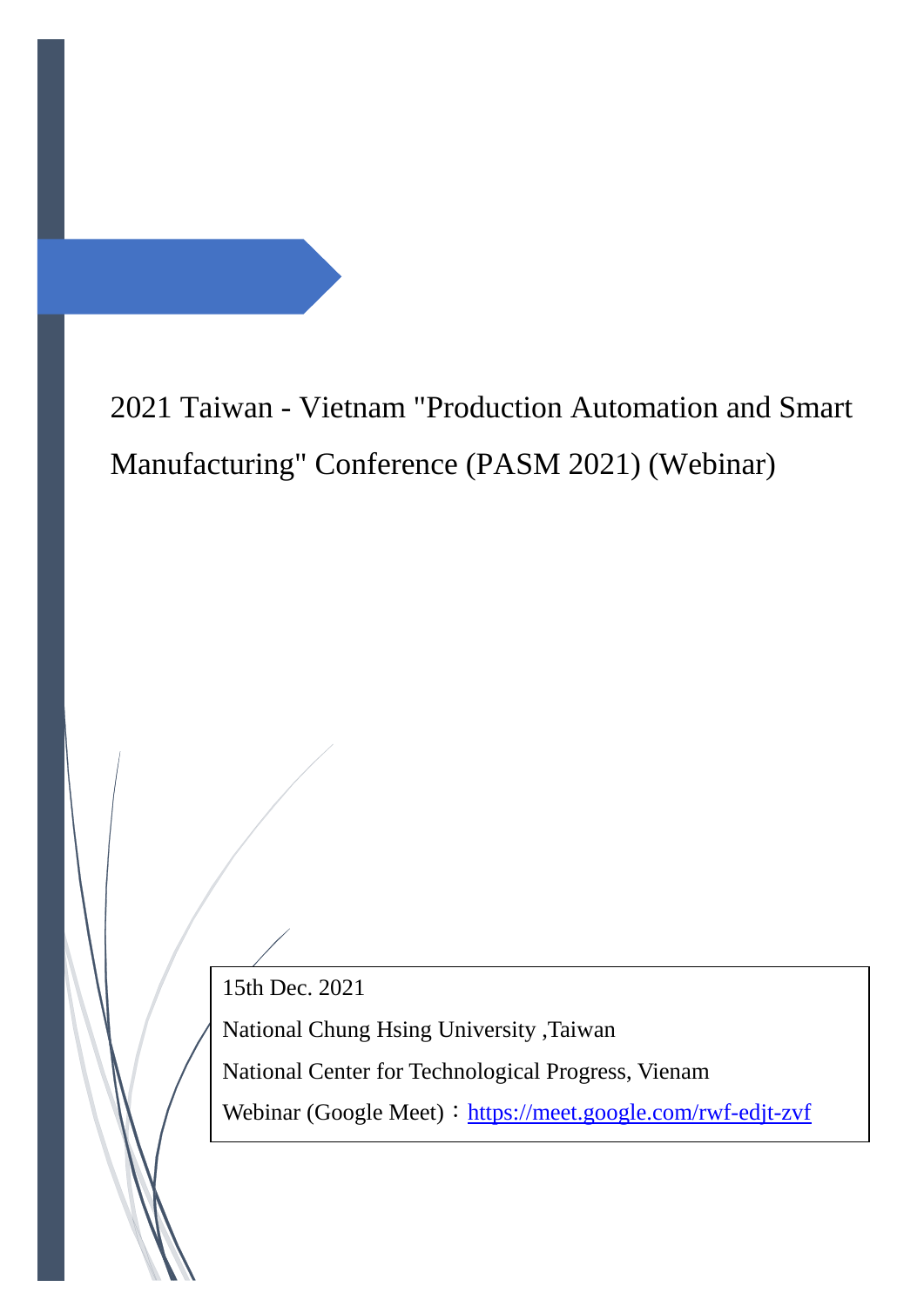THE 2021<br>WORKSHOP ON

**PRODUCTION AUTOMATION AND SMART MANUFACTURING (PASM)** 



# **PROGRAM**

# **December 15, 2021 Avenue: Face-to-face and online conference on the Google Meeting platform**

| <b>Time</b><br>(Taiwan)                                                                                                                 | <b>Time</b><br>(Vietnam) | <b>Representative /Speakers</b>                                                                                                                           | <b>Contents</b>                                                                           |  |  |  |  |
|-----------------------------------------------------------------------------------------------------------------------------------------|--------------------------|-----------------------------------------------------------------------------------------------------------------------------------------------------------|-------------------------------------------------------------------------------------------|--|--|--|--|
| <b>OPENING SESSION</b>                                                                                                                  |                          |                                                                                                                                                           |                                                                                           |  |  |  |  |
| Moderator: Assoc. Prof. Anh-Tuan Do and Prof. Gou-Jen Wang<br>Taiwan Time: 09:30 - 09:50; Vietnam Time: 08:30 - 08:50;                  |                          |                                                                                                                                                           |                                                                                           |  |  |  |  |
| $9:30 - 9:40$<br>(10')                                                                                                                  | $8:30 - 8:40$<br>(10')   | Dr. Chih-Peng Li, Director<br>General, Department of<br>Engineering and Technologies,<br>Ministry of Science and<br>Technology (MOST), Taiwan.            | Welcome speech                                                                            |  |  |  |  |
| $9:40 - 9:50$<br>(10')                                                                                                                  | $8:40 - 8:50$<br>(10)    | Dr. Hung-Thuan Tran, Vice<br><b>President of National Center</b><br>for Technological Progress,<br>Ministry of Science and<br>Technology (MOST), Vietnam. | <b>Congratulatory Remarks</b>                                                             |  |  |  |  |
| <b>TOPICS</b><br>Moderator: Assoc. Prof. Anh-Tuan Do and Prof. Gou-Jen Wang<br>Taiwan Time: 09:50 - 11:30; Vietnam Time: 08:50 - 10:30; |                          |                                                                                                                                                           |                                                                                           |  |  |  |  |
| $9:50 - 10:10$<br>(20)                                                                                                                  | $8:50 - 9:10$<br>(20')   | Prof. Chung-Hsien Kuo, Dept.<br>Mechanical Engineering,<br>οf<br><b>National Taiwan University</b>                                                        | Topic: Taiwan's Robotic<br><b>Research Directions and</b><br>Case Reports, from<br>Taiwan |  |  |  |  |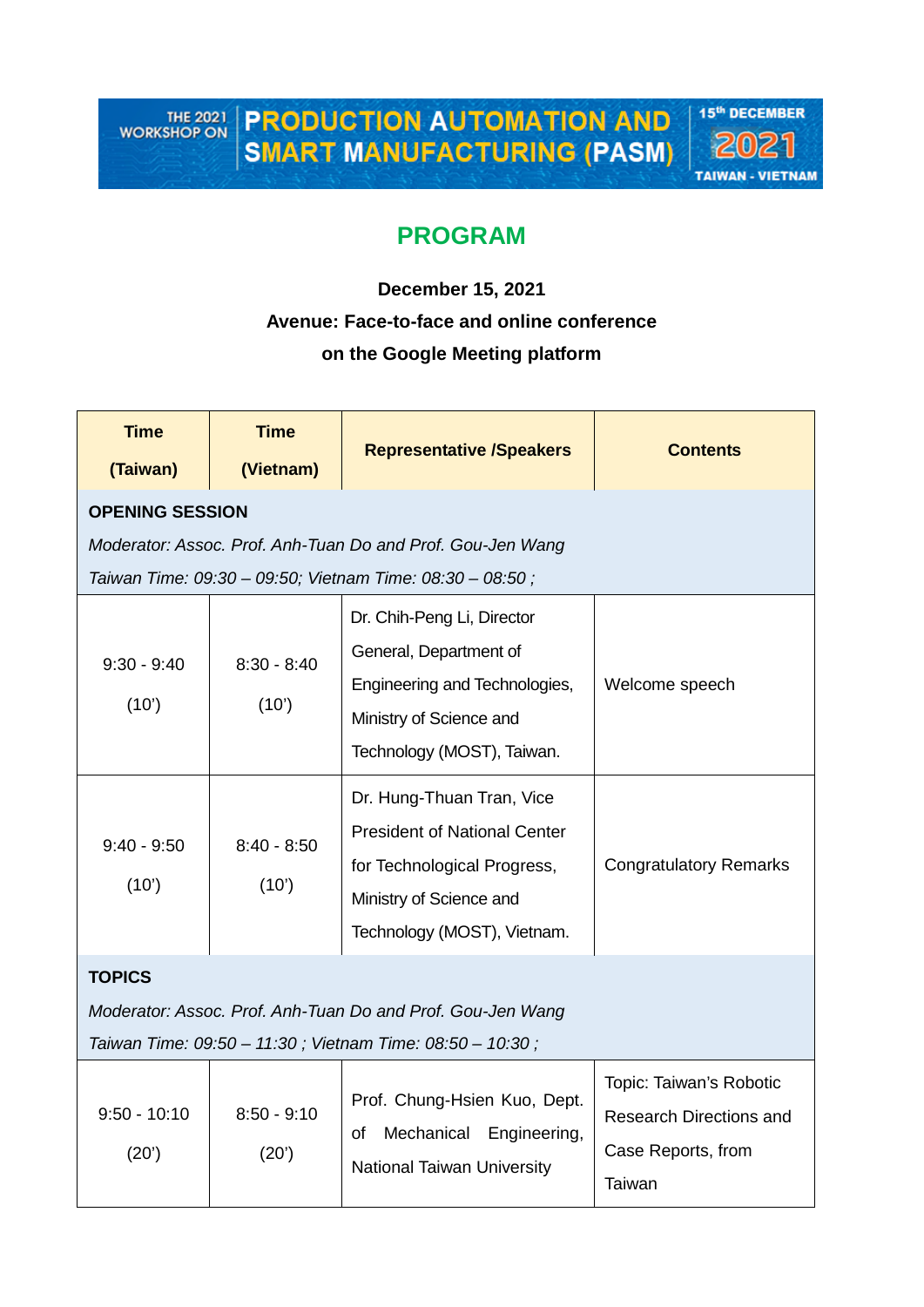| $10:10 - 10:30$<br>(20')                                                                                               | $9:10 - 9:30$<br>(20')  | Mr. Ngoc-Hoang Vuong,<br>CEO of ESTEC                                               | Topic:<br>Digital<br>transformation - toward to<br>smart factory, from Vietnam                                                                                                                                |  |  |  |
|------------------------------------------------------------------------------------------------------------------------|-------------------------|-------------------------------------------------------------------------------------|---------------------------------------------------------------------------------------------------------------------------------------------------------------------------------------------------------------|--|--|--|
| $10:30 - 10:50$<br>(20')                                                                                               | $9:30 - 9:50$<br>(20')  | Richard<br>Chuang,<br>Manager,<br>TURING DRIVE Inc.                                 | <b>Topic: Electric Vehicles</b><br>(EV), Autonomous driving,<br>and Low-Speed Vehicle<br>(LSV) safety solutions.,<br>from Taiwan                                                                              |  |  |  |
| $10:50 - 11:10$<br>(20')                                                                                               | $9:50 - 10:10$<br>(20') | Assoc. Prof. Van-Sang Pham,<br>Hanoi University of Science<br>and Technology.       | <b>Topic: Smart</b><br>manufacturing, from<br>Vietnam                                                                                                                                                         |  |  |  |
| $11:10 - 11:30$<br>(20')                                                                                               | 10:10 -10:30<br>(20')   | Mr. Michael Huang,<br>CEO of V5 Technologies                                        | Topic: The Evolution of<br>Optical Inspection and<br><b>Measurement Equipment</b><br>Technology of the<br><b>Advanced Packaging</b><br>Process (Bumping) in<br>Semiconductor<br>Manufacturing, from<br>Taiwan |  |  |  |
| <b>DISCUSSION ON ALL TOPICS</b>                                                                                        |                         |                                                                                     |                                                                                                                                                                                                               |  |  |  |
|                                                                                                                        |                         | Moderator: Assoc. Prof. Anh-Tuan Do and Prof. Gou-Jen Wang                          |                                                                                                                                                                                                               |  |  |  |
| Taiwan Time: 11:30 - 11:50; Vietnam Time: 10:30 - 10:50;                                                               |                         |                                                                                     |                                                                                                                                                                                                               |  |  |  |
| $11:30 - 11:50$<br>(20')                                                                                               | 10:30 - 10:50<br>(20')  | All participants                                                                    | All topics (Q/A)                                                                                                                                                                                              |  |  |  |
| <b>INDUSTRY FORUM</b>                                                                                                  |                         |                                                                                     |                                                                                                                                                                                                               |  |  |  |
| Moderator: Assoc. Prof. Anh-Tuan Do and Prof. Gou-Jen Wang<br>Taiwan Time: 11:50 - 12:35; Vietnam Time: 10:50 - 11:35; |                         |                                                                                     |                                                                                                                                                                                                               |  |  |  |
| $11:50 - 12:05$<br>(15)                                                                                                | 10:50 - 11:05<br>(15)   | Dr. Chiu-Feng Lin, CEO, Metal<br>Industries Research &<br><b>Development Centre</b> | Topic: PASM industry<br>in Taiwan                                                                                                                                                                             |  |  |  |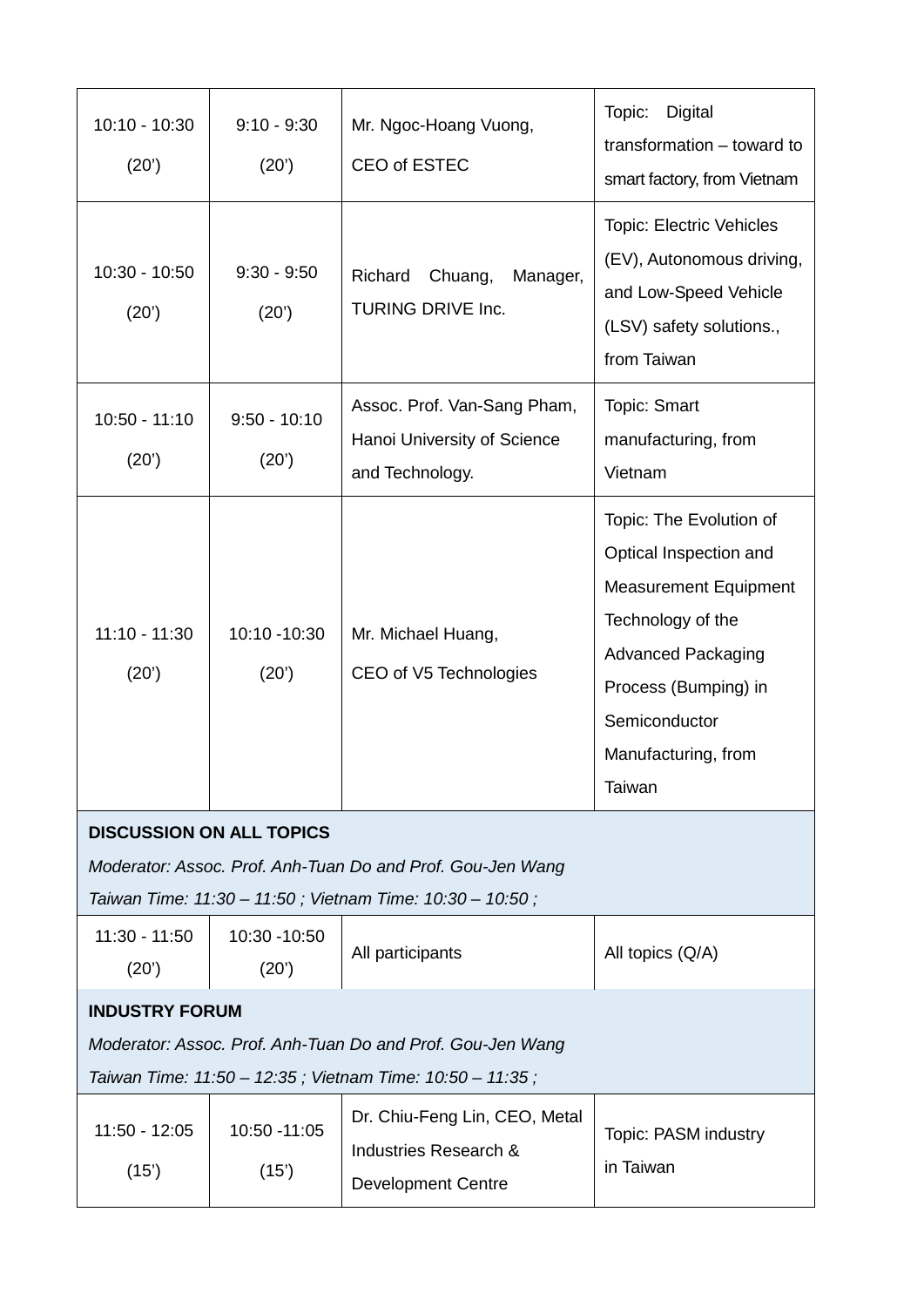| 12:05 - 12:20<br>(15')                                                                          | 11:05 - 11:20<br>(15)  | Dr. Minh-Dinh Bui, Hanoi<br>University of Science and<br>Technology                               | <b>Topic: Smart</b><br>manufacturing 5G<br><b>RRU</b> filter and<br>antenna component                                     |  |  |  |
|-------------------------------------------------------------------------------------------------|------------------------|---------------------------------------------------------------------------------------------------|---------------------------------------------------------------------------------------------------------------------------|--|--|--|
| $12:20 - 12:35$<br>(15')                                                                        | 11:20 - 11:35<br>(15)  | Mr. Yung-Hsiang Lai,<br>President, Precision<br>Machinery Research &<br><b>Development Centre</b> | <b>Topic: Taiwan Smart</b><br>Machinery and<br><b>Manufacturing - Current</b><br><b>Situation and Future</b><br>Prospect. |  |  |  |
| <b>INDUSTRY FORUM DISCUSSIONS</b><br>Moderator: Assoc. Prof. Do Anh Tuan and Prof. Gou-Jen Wang |                        |                                                                                                   |                                                                                                                           |  |  |  |
| Taiwan Time: 12:35 - 13:00; Vietnam Time: 11:35 - 12:00;                                        |                        |                                                                                                   |                                                                                                                           |  |  |  |
| $12:35 - 12:55$<br>(20')                                                                        | 11:35 - 11:55<br>(20') | All participants                                                                                  | Topic: PASM industry<br>in Taiwan and<br>Vietnam (Q/A)                                                                    |  |  |  |
| $12:55 - 13:00$<br>(5')                                                                         | 11:55 - 12:00<br>(5')  | <b>Representative of Taiwan</b>                                                                   | <b>Statement for closing</b><br>Conference                                                                                |  |  |  |

**(Presentation in English)**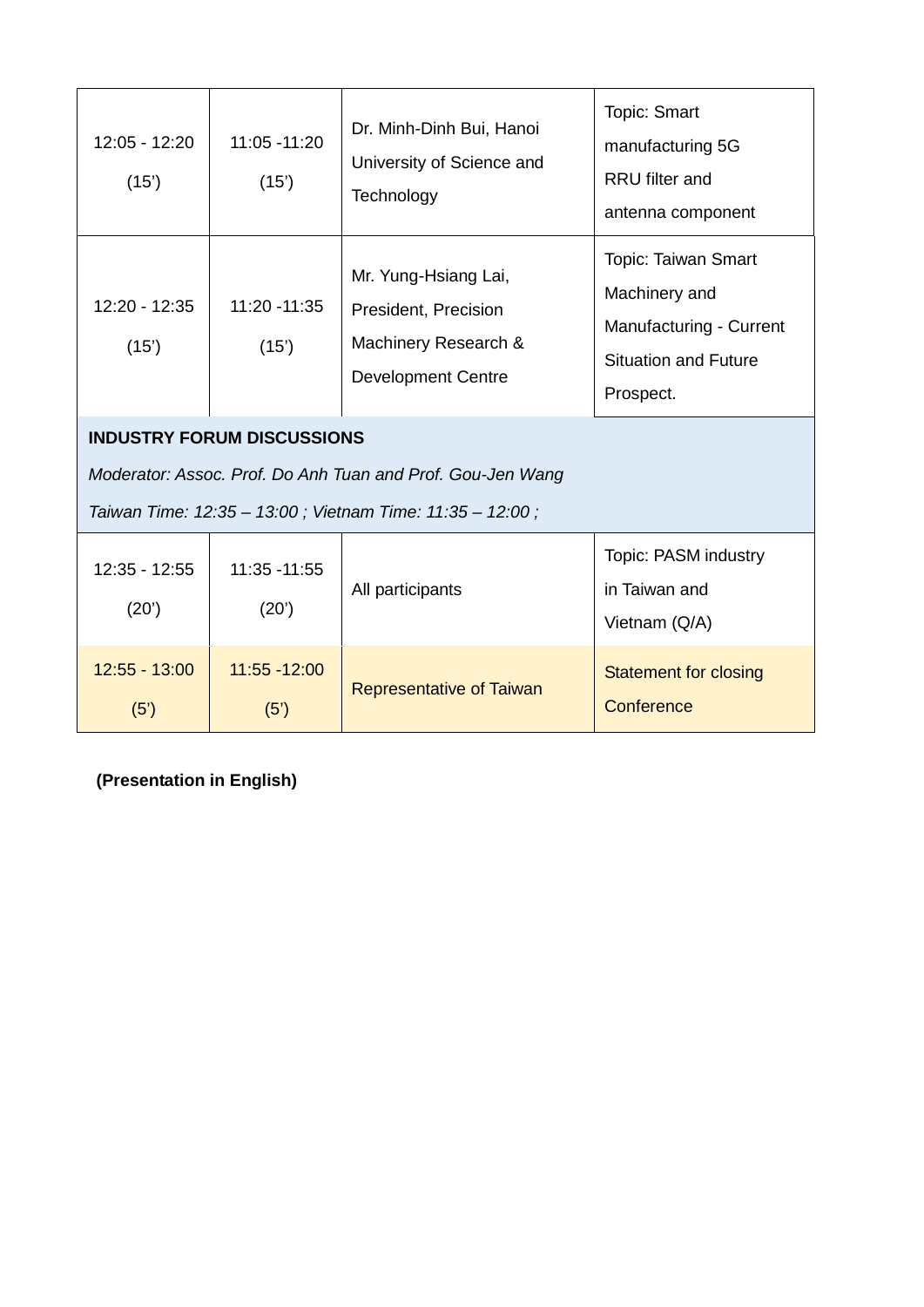

# *Welcome speech*

Dr. Chih-Peng Li, Director General, Department of Engineering and Technologies (MOST)

*Education*:**Ph.D.,** School of Electrical Engineering, Cornell University, Ithaca, NY, USA. Advisor: Prof. Zygmunt Haas.

Dr. Li is currently the Chapter Chair of IEEE Broadcasting Technology Society Tainan Section. Dr. Li has also served as the Chapter Chair of IEEE Communication Society Tainan Section, the

President of Taiwan Institute of Electrical and Electronics Engineering, the Editor of IEEE Transactions on Wireless Communications, the Associate Editor of IEEE Transactions on Broadcasting, the General Chair of 2020 Taiwan Telecommunications Annual Symposium, the General Co-Chair of 2017 IEEE Information Theory Workshop, the General Chair of 2014 IEEE 11th VTS Asia Pacific Wireless Communications Symposium, and the Member of Board of Governors with IEEE Tainan Section.



# *Congratulatory Remarks*

Dr. Hung-Thuan Tran, Vice President of National Center for Technological Progress (NACENTECH), Ministry of Science and Technology (MOST), Vietnam.

*Education*:**Ph.D.,** Environmental Engineering and Biotechnology, Myongji University, Korea

Dr. Tran is now also Director of Center for Advanced Materials Technology (belonged to NACENTECH). With extensive experience in demand-driven R&D activities to develop cutting-edge technologies in the area of green technologies and S&T management, he is currently responsible for international cooperation in R&D and S&T policy in NACENTECH. On the academic side of the curriculum, he has played as both PI and key members in more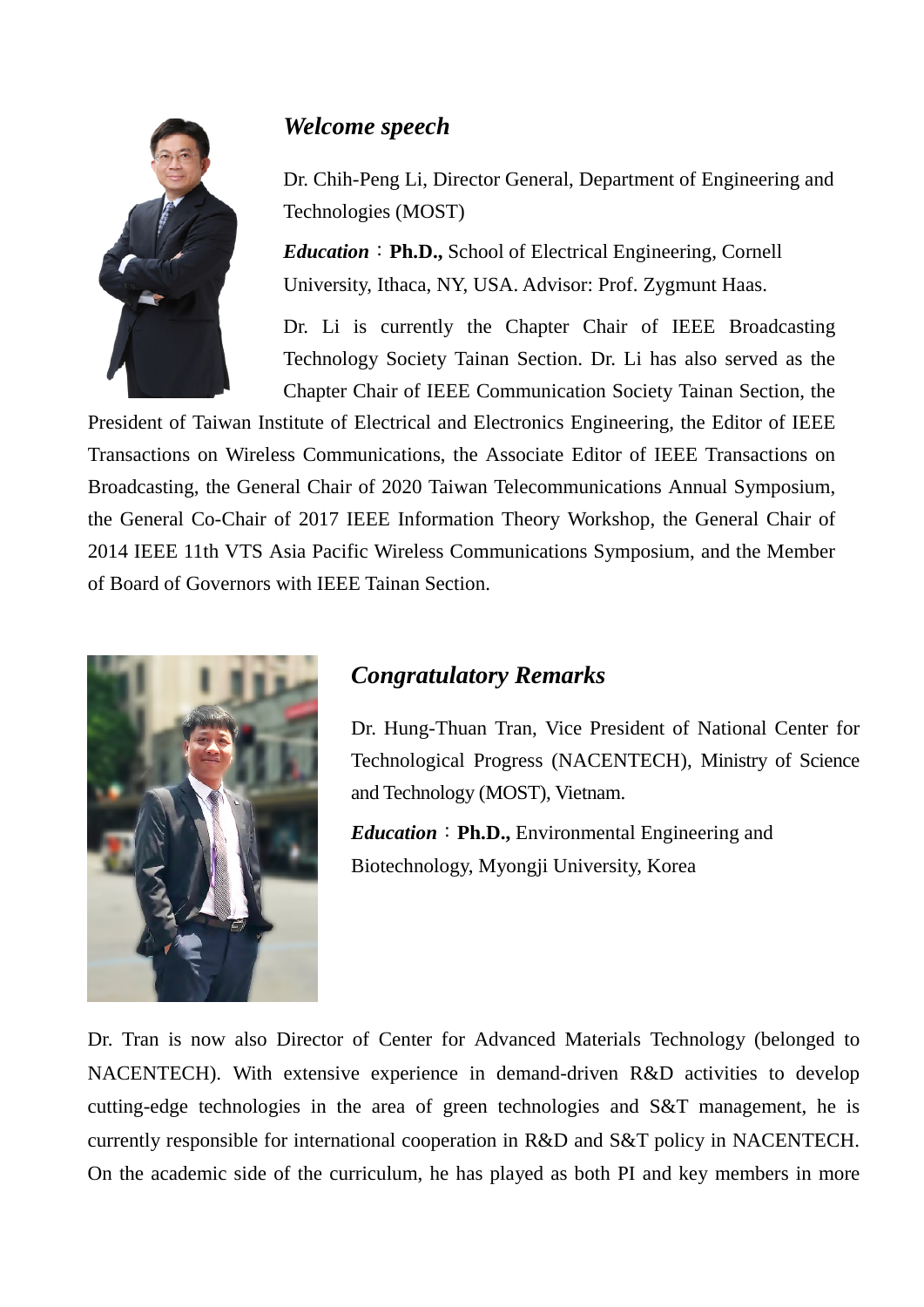than 10 R&D projects granted by MOST and played a significant role in several research contracts with small and medium-sized enterprises since 2009. He has been registered as member of national S&T reviewer since 2015, has been proposal evaluation committee member for more than 20 R&D projects and as ad hoc journal reviewer for 6 ISI journals.



## *Moderator*

Gou-Jen Wang, Dept. of Mechanical Engineering, National Chung Hsing University

*Education*: Ph.D., Mechanical Engineering, UCLA

## *Research Interests*

- Nanostructured biosensors
- Nano fabrication
- Tissue engineering
- Electromechanical System



## *Moderator*

Assoc. Prof. Anh-Tuan Do, National Center for Laser Technology, National Center for Technological Progress

*Education*: Ph.D., Electronic-Electrical Material and High Voltage Plasma, Dongguk University, Korea

## *Research Interests*

- Electronic-Electrical Materials
- High Voltage Plasma
- Electric Power System
- Energy Management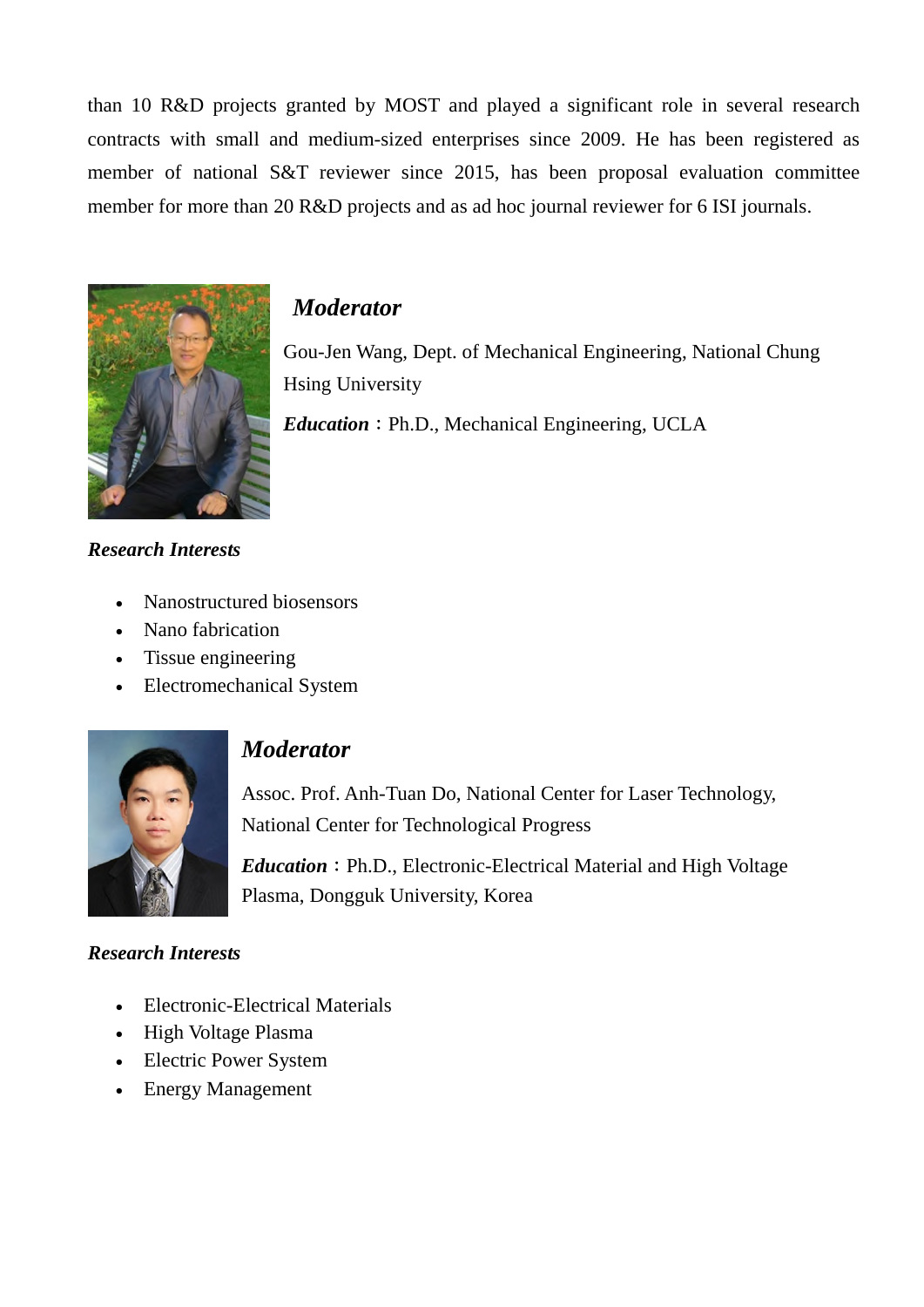#### **Topic**:**Robotics**



**Presentation title:** Taiwan's Robotic Research Directions and Case Reports

## **Speaker's name and affiliation:**

Prof. Chung-Hsien Kuo, Dept. of Mechanical Engineering, National Taiwan University

## **Brief Biography of Speaker:**

- Dr. Kuo has been a faculty member for over 20 years. Dr. Kuo was with the faculties of the Department of Mechanical Engineering of Tungnan Junior College, Department of Mechanical Engineering of Chang Gung University, Department of Electrical Engineering of National Taiwan University of Science and Technology (NTUS). Since August 2021, Dr. Kuo has been with the National Taiwan University (NTU), where he is currently a Professor in the Department of Mechanical Engineering
- Dr. Kuo is active in the academic societies. Dr. Kuo served as the Vice Director of IEEE SMC Society Technical Committee on Medical Mechatronics since 2006; the board members of Chinese Institute of Automation Engineers (CIAE) since 2016; Chinese Automatic Control Society (CACS) since 2017; Robotics Society of Taiwan (RST) since 2009; Taiwan Association of System Sciences and Engineering (TASSE) since 2021. Dr. Kuo is now the President of Robotics Society of Taiwan.

## **Abstract:**

 In this talk, I am going to talk about the robotic research directions in Taiwan's universities. The robotic research directions are abstracted from the control engineering program white paper of the ministry of science and technology (MOST), Taiwan published in 2021, including robot sensing and human-robot interaction, design and control of special structure robots, intelligent cloud robotics, and control approaches and applications on industrial robots, service robots, medical robots and welfare robots. Moreover, a number of robot projects related to the abovementioned topics are reported in this talk to show the achievement of academic prototyping.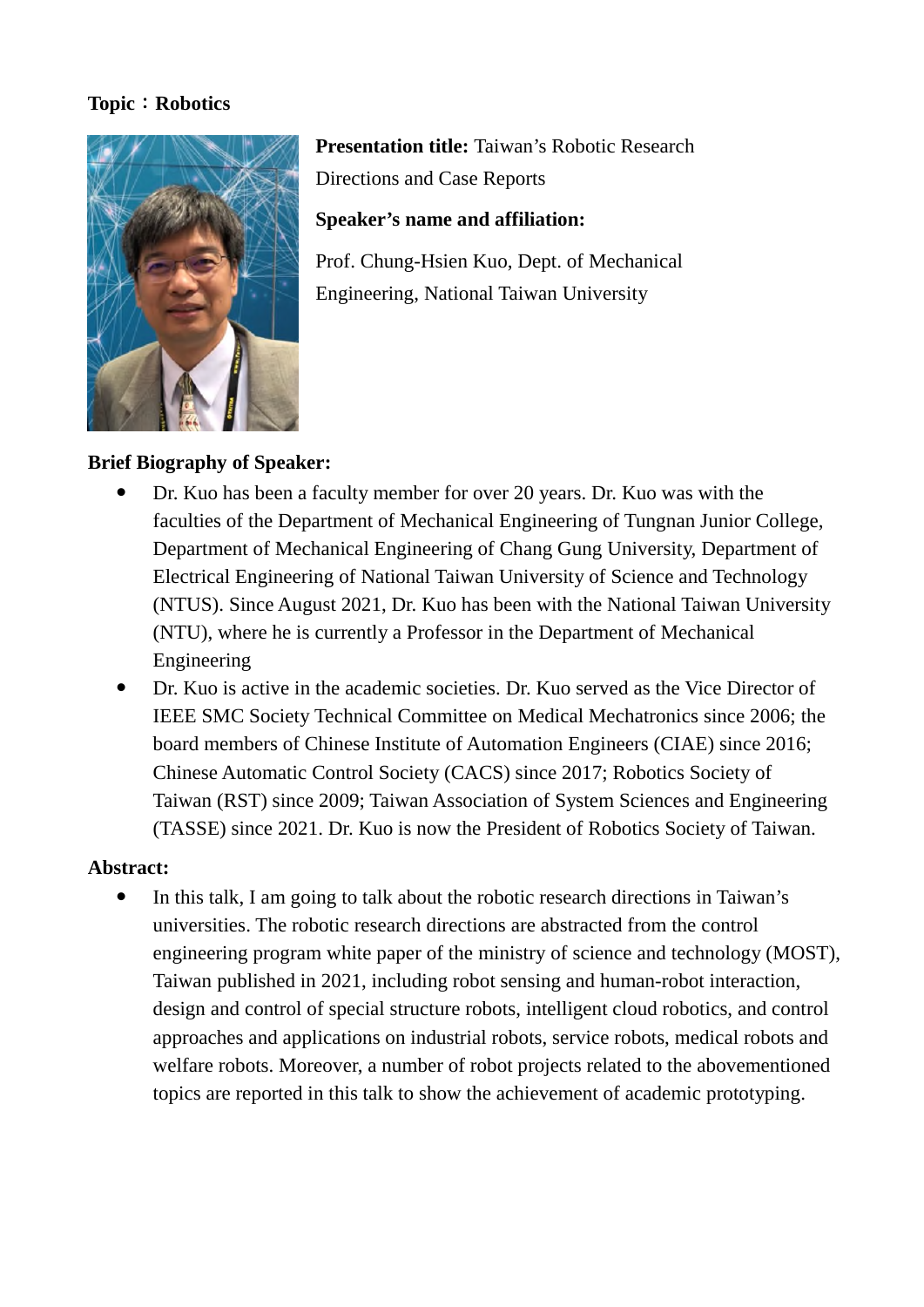## **Topic**:**Digital transformation**



**Presentation title:** Digital transformation – toward to smart factory, from Vietnam

## **Speaker's name and affiliation:**

Mr. Ngoc-Hoang Vuong,

President and Director of ESTEC (East Sea Technology Engineering Electrical Automation Company).

Head office: 61 Le Duc Tho street, Ward 7, Go Vap Dist., Ho Chi Minh City, Vietnam

## **Brief Biography of Speaker**

- Mr. Vuong Ngoc Hoang has 20-year experiences in domains of Automation solutions for industries.
- ESTEC is the top solution provider in automation, digitalization for industries in Vietnam. We provide a complete solution from design, engineering to software programming, system integration, equipment supply, installation, testing, commissioning, training and technology handover. ESTEC is proud to win trust of customers, thanks to its capability of project execution, technology know-how, quality insurance, innovative solutions and professional services. Power of engineering and project successes are the foundation for our development.
- Website: www.estec.vn

## **Abstract:**

 Digital transformation helps to accelerate aspects of business and entire industries: an increasing adoption and usage of technologies, a need to be more resilient and agile in terms of adaptability, remote capabilities, and proactive actions. Remote maintenance and management systems to help operations recover and optimize – as they are challenged to realize significant operating cost savings, and approaches to reduce interruption unplanned. The shift to e-learning, virtual training enabled us to create the training and educational resources businesses needed to guide their operations and develop engineer workforce skills. It is vital to connect devices to the cloud to ensure you have a recurrent flow of raw data that will then enable you to serve customers with asset management, predictive maintenance, advanced analytics, ... In conclusion, the COVID-19 pandemic showed how much the Digital Transformation is important for Industries. ESTEC can help to build a stable and secure digital infrastructure, integrated systems, data to support an increasing demand for automation, dashboards, and intelligence, enabling enterprises to act fast and ideally prevent instead of reacting, create safer and more engaging spaces, and give people the best chance to succeed.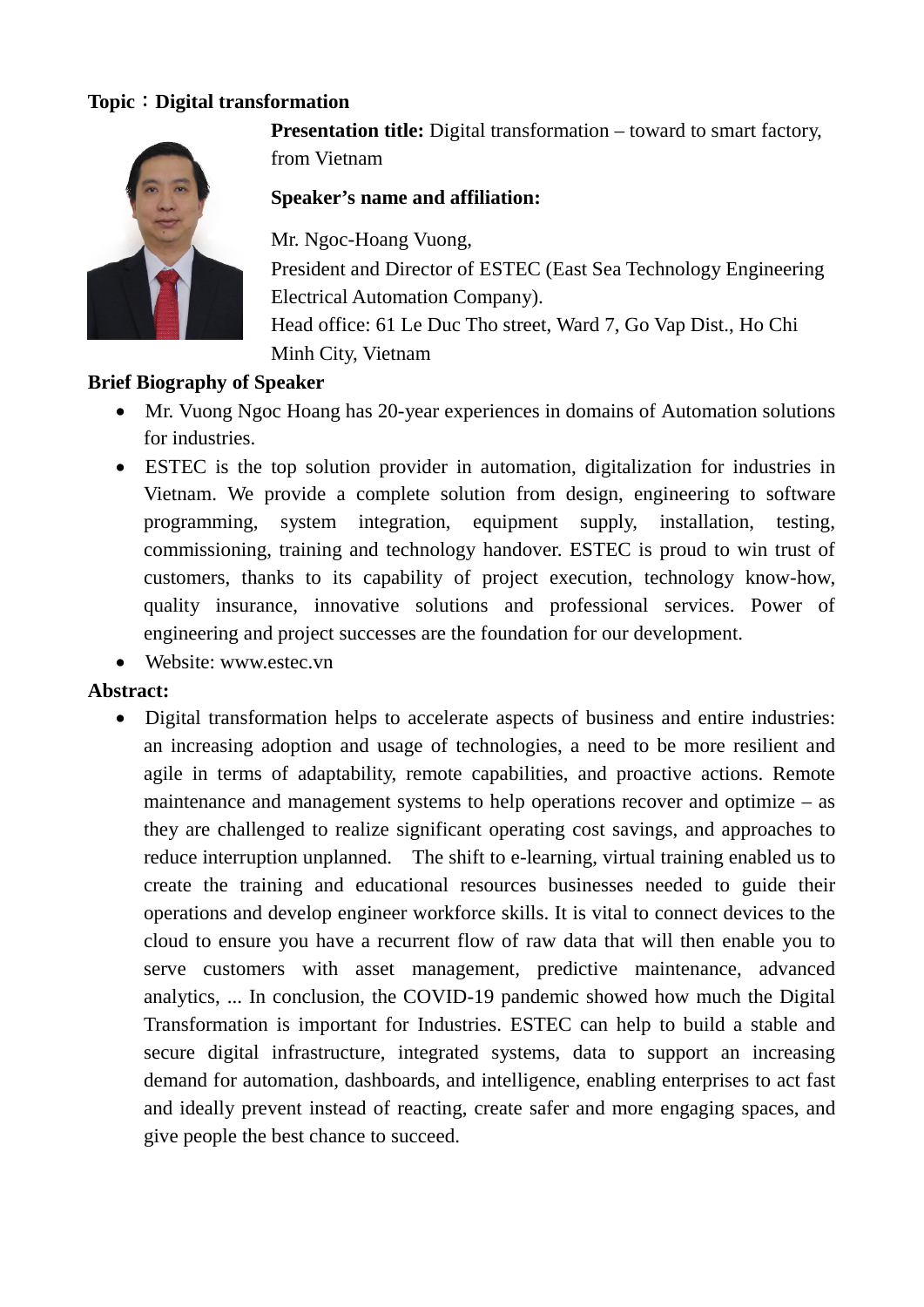## **Topic**:**Electric car (Self-driving car)**



**Presentation title:** Electric Vehicles (EV), Autonomous driving, and Low-Speed Vehicle (LSV) safety solutions

**Speaker's name and affiliation:**

Richard Chuang, Manager, TURING DRIVE Inc.

## **Brief Biography of Speaker:**

 Global Business Development Manager at Turing Drive, a leading developer of safety-oriented autonomous driving solutions. Manages new projects, customer successes, and technical support

#### **Abstract:**

 Turing Drive is a Taiwan-based company began in 2018 that develops autonomous driving system solutions for Low-Speed Vehicles (LSV), including hardware, software, operational and control center and APIs. We have also successfully integrated our solutions into buses, golf carts, and have accumulated over 30,000 km travel distances and carried more than 70,000 passengers under various conditions and settings, from amusement parks, train depot, to off-peak bus lanes, and we plan to go even further.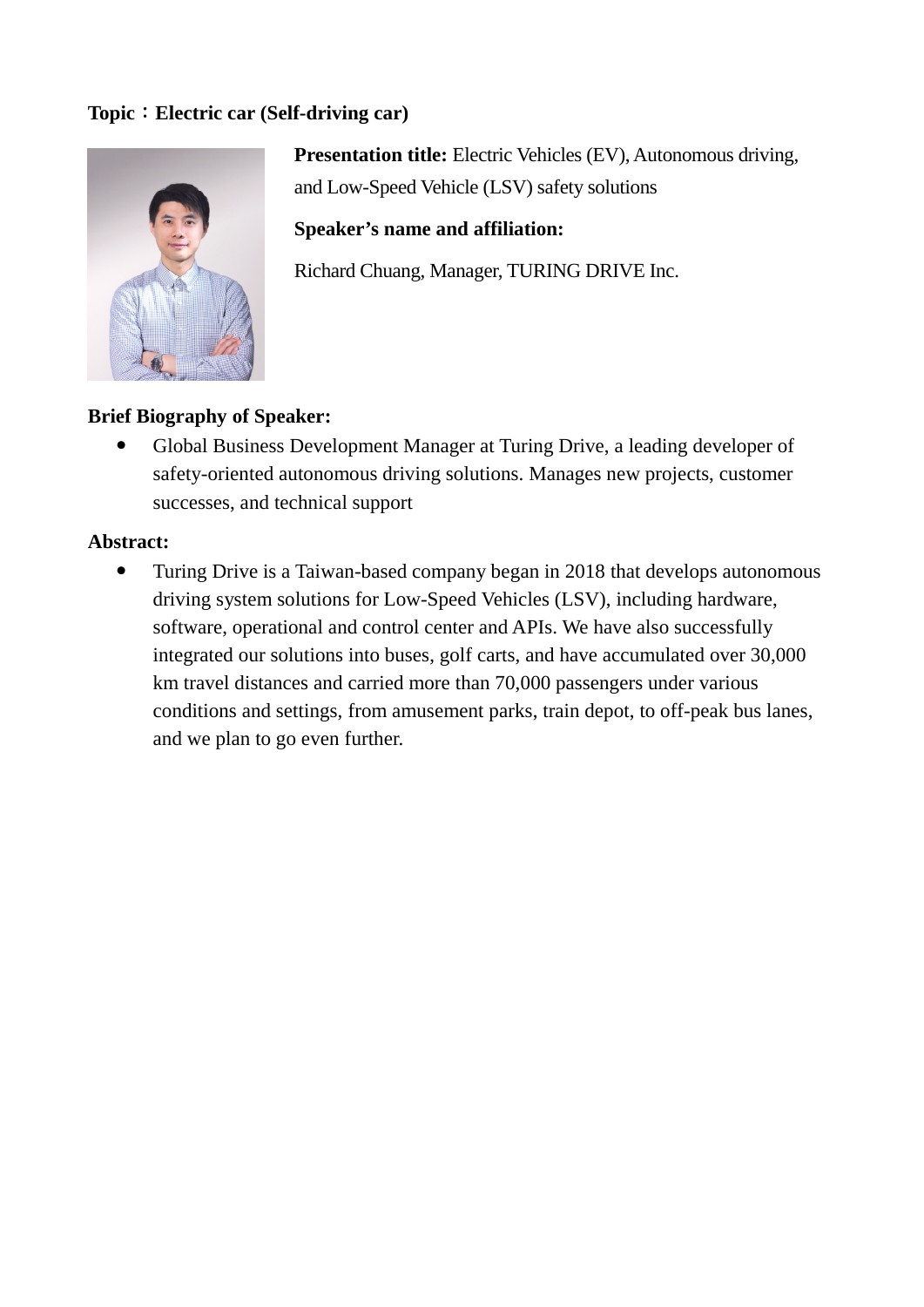#### **Topic**:**Smart manufacturing**



**Presentation title:** Smart Manufacturing in Vietnam - from the university education point of view

#### **Speaker's name and affiliation:**

Assoc. Prof. Van-Sang Pham, Vice Dean, School of Mechanical Engineering, Hanoi University of Science and Technology

## **Brief Biography of Speaker**

 Dr. Van-Sang Pham took his Aerospace Engineer degree at Hanoi University of Technology in 2005. He obtained a Ph.D. degree in Computational Engineering in 2012 at the Singapore-MIT Alliance (NUS, Singapore). Dr. Pham did his postdoctoral research in the Research Laboratory of Electronics of the Massachusetts Institute of Technology (USA, 2012-2014). In 2015, Dr. Pham re-joined Hanoi University of Science and Technology (HUST, Vietnam). Dr. Pham's research activities are in the fields of Numerical Methods, Computational Engineering, Microfluidics, Desalination Technologies, and Numerical Optimization Methods for Mechanical Design.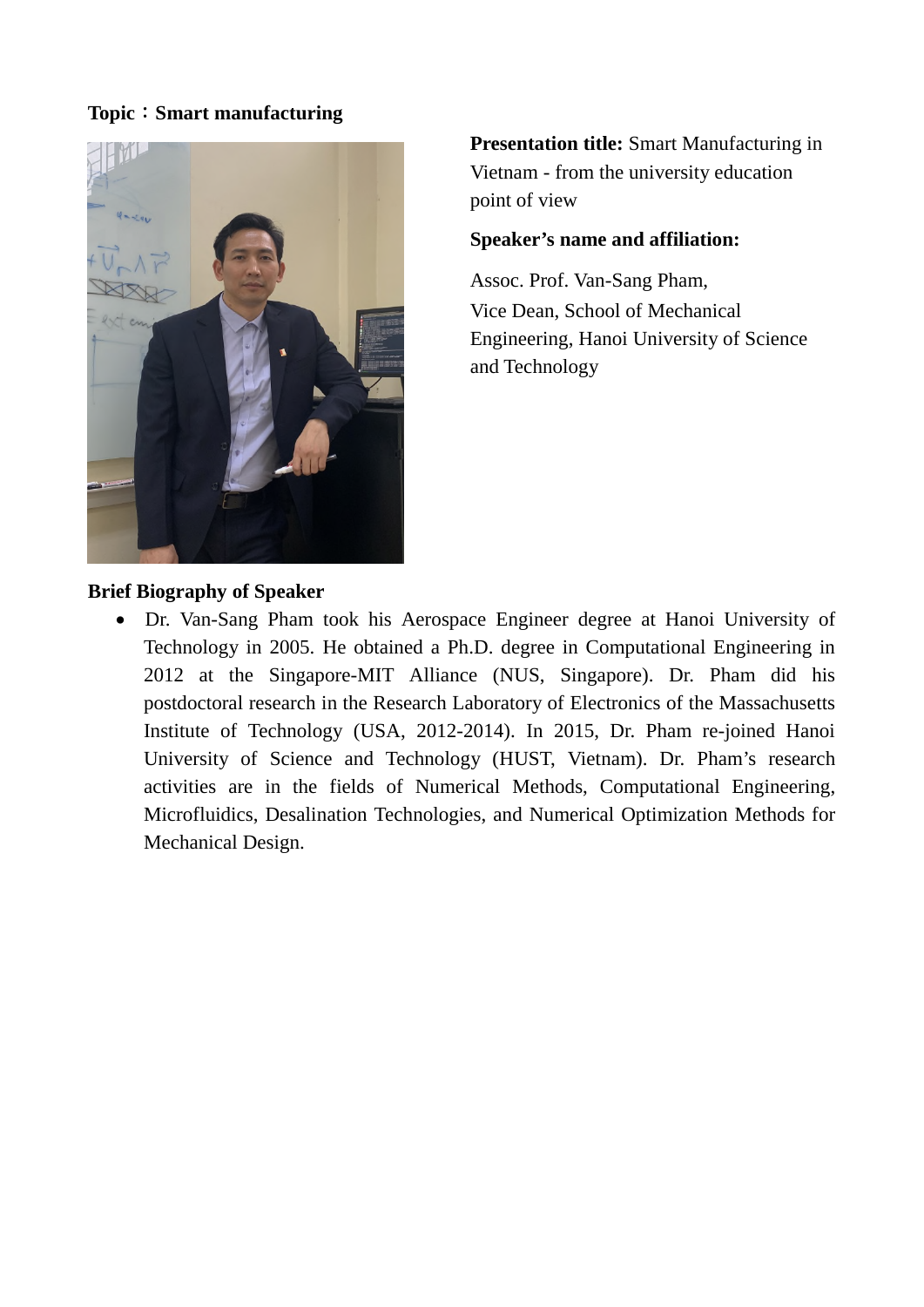## **Topic**:**Semiconductor manufacturing equipment**



**Presentation title:** The Evolution of Optical Inspection and Measurement Equipment Technology of the Advanced Packaging Process (Bumping) in Semiconductor Manufacturing

## **Speaker's name and affiliation:**

Michael Huang, CEO, V5 Technologies

## **Brief Biography of Speaker:**

- Dr. Michael Huang is President of V5 technologies, Ltd.
- Before joining V5 technologies in 2014, Dr. Huang had served for 7 years as Senior Director of Corporate Development Division at Neosolarpower Ltd.
- Prior to that, he served as a department manager at Taiwan Semiconductor Manufacturing Company (TSMC).
- Dr. Huang received his B.S., M.S., and Ph.D. in industrial engineering from National Chiao Tung University, Taiwan.

## **Abstract:**

- Briefing to Semiconductor MFG Supply Chain and Key Players
- Introduction to Advanced Package Process: Bumping
- Inspection and Measurement Requirements in Bumping Process
- The Evolution of Optical Inspection and Measurement Equipment Technology of Bumping Process
- Conclusion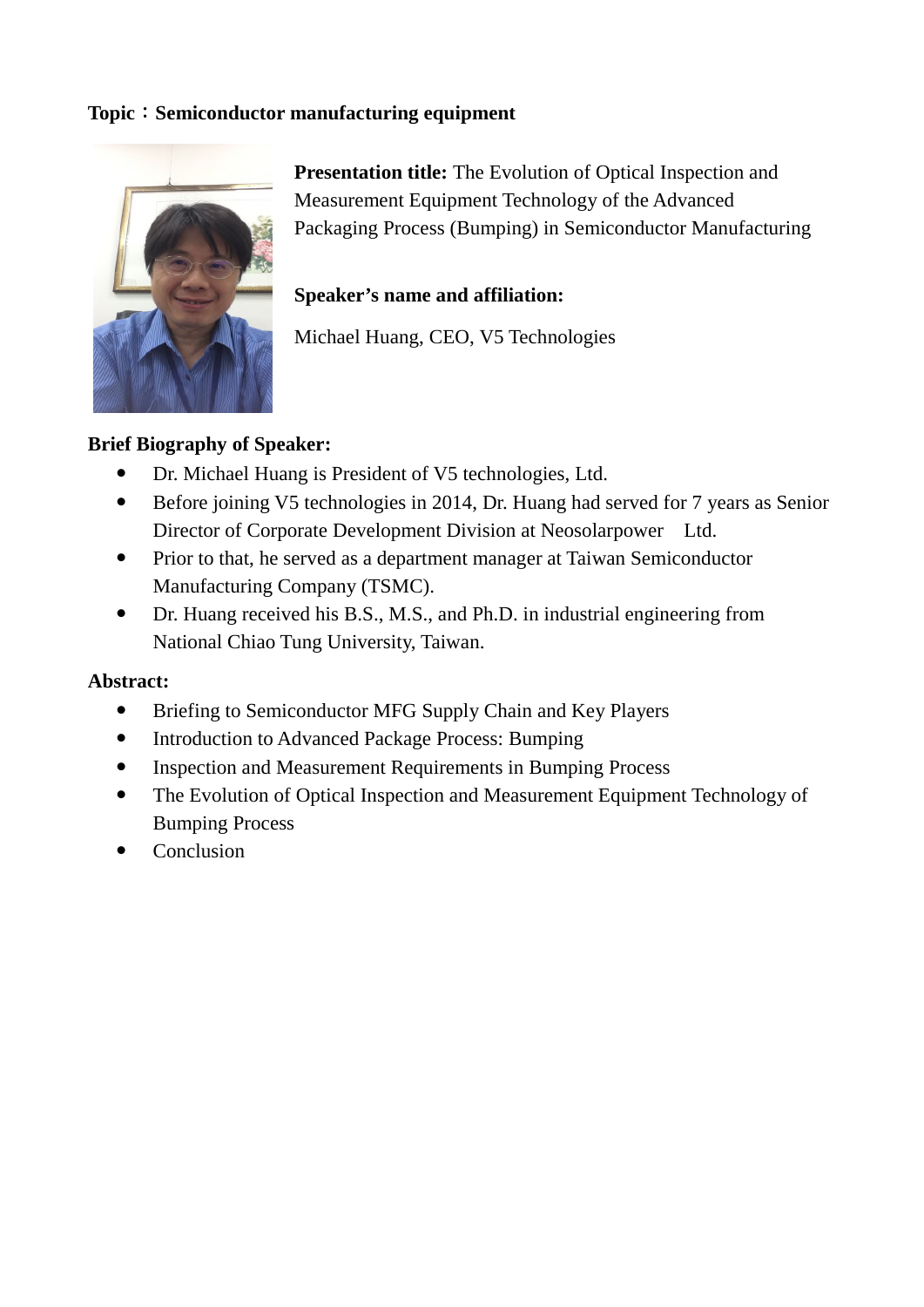## **Topic**:**PASM industry in Taiwan**



**Presentation title:** PASM industry in Taiwan

**Speaker's name and affiliation:**

Dr. Chiu-Feng Lin, CEO, Metal Industries Research & Development Centre

#### **Brief Biography of Speaker:**

- Dr. Chiu-Feng Lin is CEO of Metal Industries Research & Development Centre
- Full-time science and technology expert of the Technology Department of the Ministry of Economic Affairs (104.02~105.06)
- Dean of college of Engineering, National Pingtung University of Science and Technology (99.8-102.7)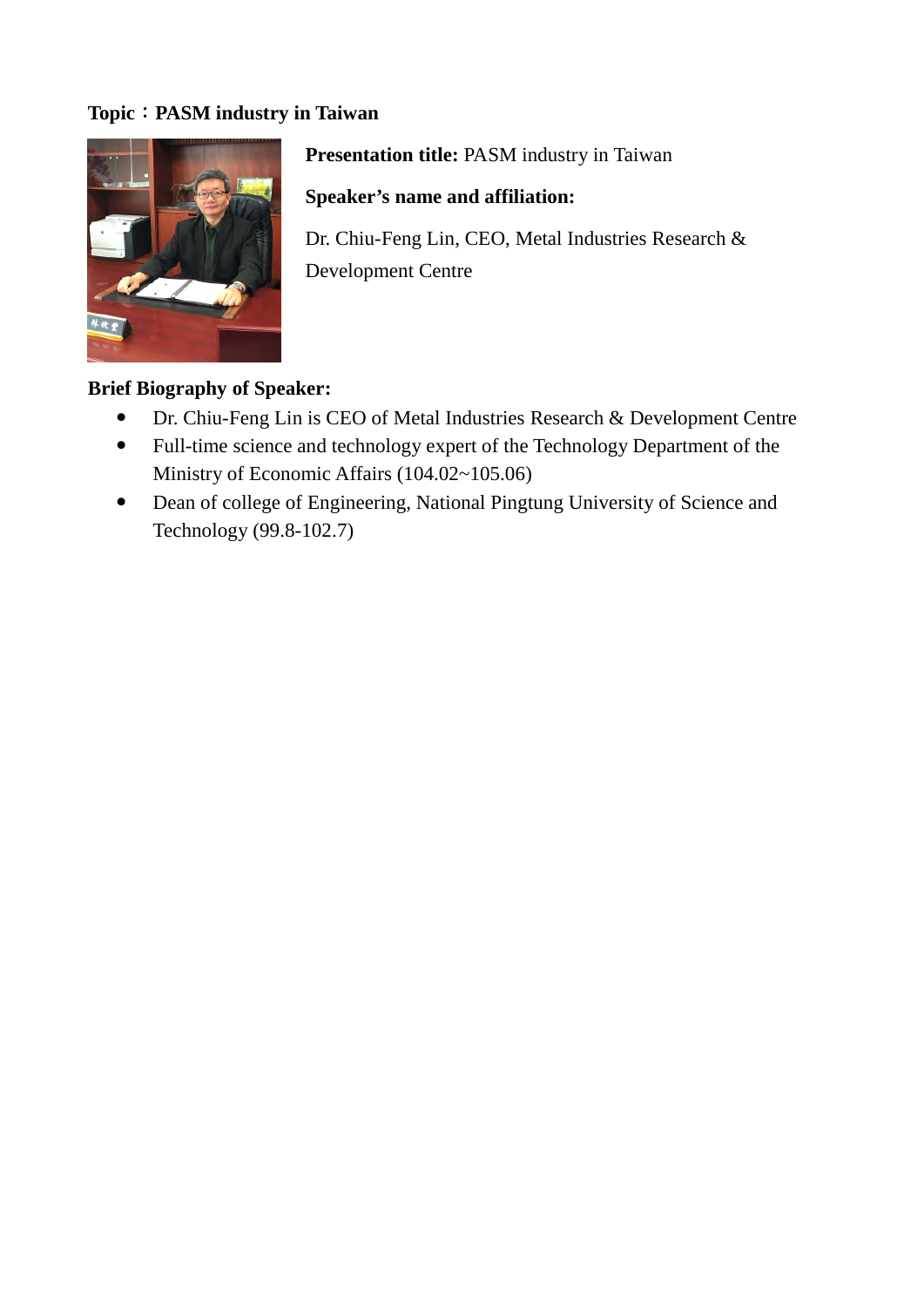## **Topic**:**PASM industry in Vietnam**



**Presentation title:** Smart manufacturing 5G RRU filter and antenna component

**Speaker's name and affiliation:**

Dr. Minh-Dinh Bui

Lecturer and scientific researcher at Hanoi University of Science and Technology (HUST)

## **Brief Biography of Speaker:**

- 2002 B.S. in electrical engineering of Hanoi University of Science and Technology,
- 2007 M.Sc. in electrical engineering of Hanoi University of Science and Technology
- 2014: Ph.D. at the Department of Electrical Drive, Institute for Power Engineering and Automation, Berlin Institute of Technology.
- 2014-Now: a lecturer and scientific researcher at Hanoi University of Science and Technology (HUST).

## **Abstract:**

- Remote Radio Unit-RRU 5G Heatsink systems are using natural convection cooling due to some outstanding advantages such as low cost, high reliability, noiseless operation, and hard environment operation. However, some main disadvantages such as a relatively low heat transfer and low heat dissipation density are to be solve by optimal heat sink fin design. The RRU 5G -8T8R, 16T16R, 32T32R and 64T64R normally have big losses, sizes, volumes and complexities.
- Total heat losses of RRU 4G FPGA and PA is about from 240W to 300W based on operation modes. This paper describes an optimal heatsink fin profile design with V shape angle to maximize natural cooling for Active Antenna Unit-RRU 5G.